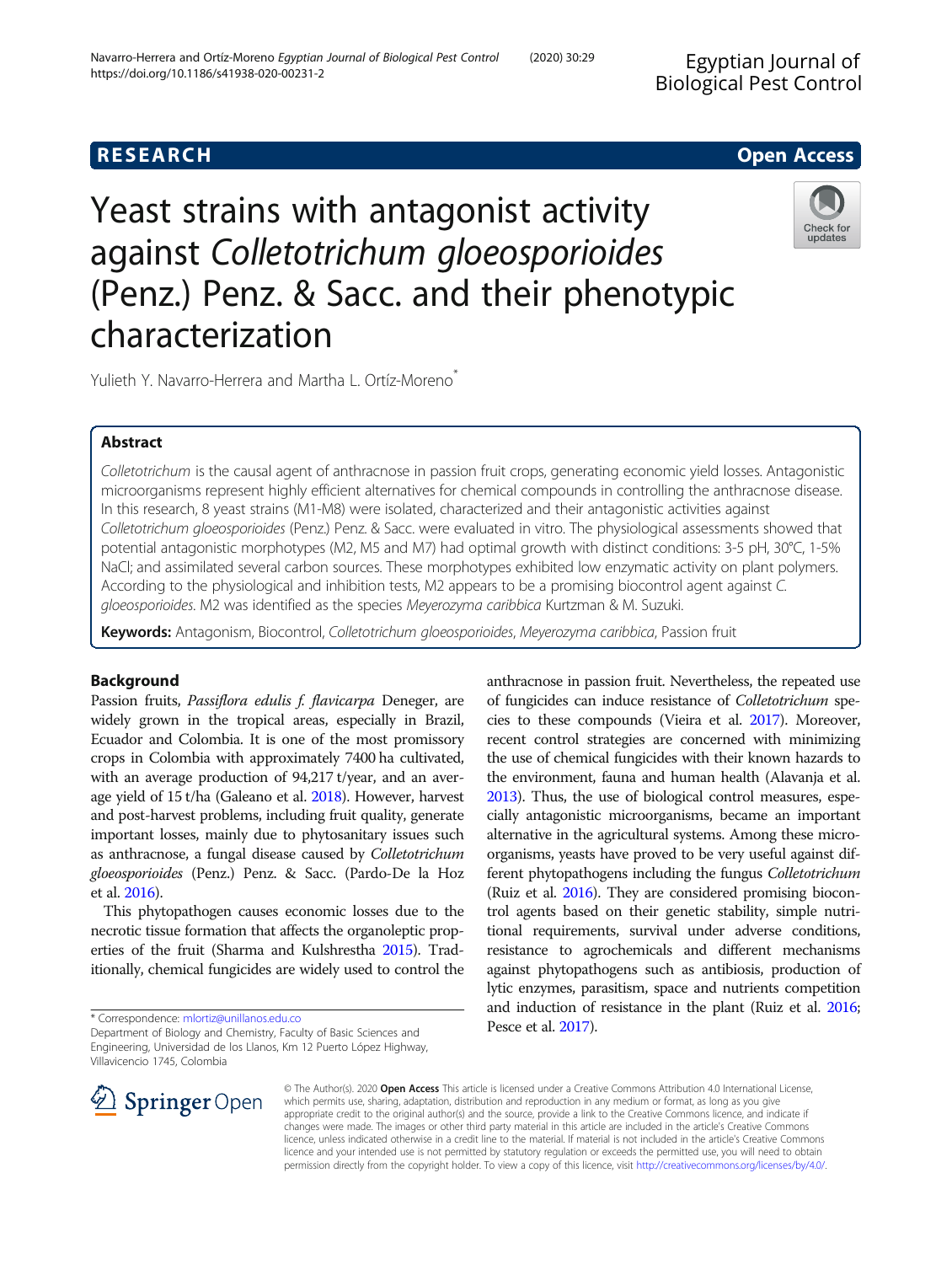Therefore, research on the diversity of yeast strains from their morphological, physiological and biochemical aspects is fundamental to understand their interactions with the environment, their optimal physiological conditions and their potential as biocontrol agents. In this context, the aim of this work was to isolate yeast strains with antagonistic activity against the fungus C. gloeosporioides that affects passion fruit crops in agro-ecosystems of the Colombian Orinoquia and identifying their phenotype characters.

## Materials and methods

## Sampling and isolation of yeasts

Sampling of apparently healthy passion fruits was carried out at a passion fruit agro-ecosystem (location, 4° 04′ 33.78″ N 73° 34′ 49.50″ W; average temperature, 25.5 °C; annual rainfall, 4384 mm; relative humidity, 67–83%; soil's pH, 4.5) from the municipality of Villavicencio, department of Meta, Colombia. Isolation of yeast strains was performed according to Castell Ochoa and Escallón Rodríguez [\(2009](#page-6-0)), where samples were washed with 0.2% sodium hypochlorite, 70% ethanol and sterile distilled water (SDW). The plant tissues were sectioned and soaked in 0.5% Tween 80 solution. The solutions were left in an orbital shaker at 150 rpm for 40 min, then were centrifuged at 1000 rpm for 10 min. The resulting pellets were suspended in 1 ml of SDW, and 300 μl aliquots were taken from each sample and plated on yeast extract agar. The macroscopic characterization of the colonies was performed according to Valencia Zapata [\(2004](#page-7-0)). Shape and reproductive state of the cells were described based on lactophenol blue coloured micropreparations, using an Olympus CX22 optical microscope (Kurtzman et al. [2011](#page-7-0)).

## Antagonistic activity of yeast strains against C. gloeosporioides, in vitro

Following the methodology used by Castell Ochoa and Escallón Rodríguez [\(2009](#page-6-0)), Petri dishes with PDA (potato dextrose agar) were used and 2 parallel striations at 3 cm from the centre were drawn. Each striation was inoculated using a loop covered with the isolated yeasts. A 0.5-cm diameter disc of the targeted C. gloeosporioides (from a strain plated in PDA and grown for 5 days) was placed in the centre of each Petri dish. The plates were incubated at 28–30 °C for 7 days. Later on, the fungus radial growth diameter (millimetres) was measured, and the percent reductions, compared to a control, were computed (Okigbo and Emeka [2010\)](#page-7-0).

#### Physiological characterization

### pH, thermotolerance and osmotolerance tests

The physiological characterization consisted of analysing growth of the isolated yeasts under different stress conditions including pH, temperature and sodium chloride (NaCl) concentrations. These assays were performed,

using yeast-peptone-dextrose (YPD) broth (10 g/l yeast extract, 20 g/l peptone, 20 g/l dextrose), and modified according to the test. The values of the pH treatments were 3, 4, 5, 6 and 7 (adjusted, using  $0.1$  N HCl and  $0.1$ N NaOH). For the thermotolerance evaluation, the YPD broth was used without modifications and the growth was evaluated at 5, 30, 40 and 45 °C. Lastly, for the evaluation in different osmotic stress environments, dissimilar concentrations of sodium chloride were adjusted in the medium  $(1, 5, 10$  and  $15\%)$ . For all tests,  $10 \mu l$  of the inoculum at a  $1 \times 10^7$  cells/ml concentration was used and incubated for 48 h. Later on, biomass was measured based on the optical density (OD) at a 540 nm wavelength using a spectrophotometer (Mettler-Toledo). Absence of cell growth was considered negative.

#### Assimilation of carbon sources and fermentative capacity

Tests were carried out in modified YPD broth according to the carbon compound to be evaluated (glucose, fructose, galactose, xylose, sucrose, lactose, maltose) and incubated at 30 °C for 48 h. Three millilitres of each sample were used to determine OD at a 540 nm wavelength. Absence of cell growth was considered negative. To determine the fermentative capacity, 5 ml of 0.1% methyl red solution were added to the medium. Red colouration indicated positive and yellow colouration negative (Sanclemente [2015\)](#page-7-0).

#### Exoglucanase, endoglucanase and peroxidase tests

The evaluation was carried out in a liquid culture medium with 0.8% carboxymethylcellulose (CMC) for endoglucanases, and 1 g/l of filter paper for exoglucanases; all of the media were inoculated with strains that are grown for 8 days at 28–30 °C. All treatments and a control (medium without yeast) were incubated for 6 days at 30 °C. Yeast growth was revealed by centrifuged 1 ml of 0.2% Congo red dye. OD was determined at 488 nm wavelength (OOrtiz Moreno and Uribe-Vélez [2011](#page-7-0) and Montoya et al. [2014\)](#page-7-0). For determining the peroxidases production, sawdust was used as a medium to replace the alkaline lignin. The yeast strains (grown for 8 days at 28–30 °C) were inoculated in 5 ml of sawdust medium. Again, the treatments and the control (sawdust medium without yeast) were incubated for 6 days at 30 °C. 0.4 ml of guaiacol was added to each medium and centrifuged. OD was measured at 488 nm wavelength (Ortiz Moreno and Uribe-Vélez [2011\)](#page-7-0).

## Molecular identification of the potential antagonistic yeast strain

Selected yeast isolate was cultured in YPD medium at 28– 30 °C for 2–3 days. Taxonomic determination of the potential antagonistic yeast strain (M2) was carried out by the CorpoGen Research Centre (Colombia). Yeast DNA was extracted by the DNeasy Plant Mini Kit (Qiagen, Valencia, CA). The ribosomal DNA (rDNA) internal transcribed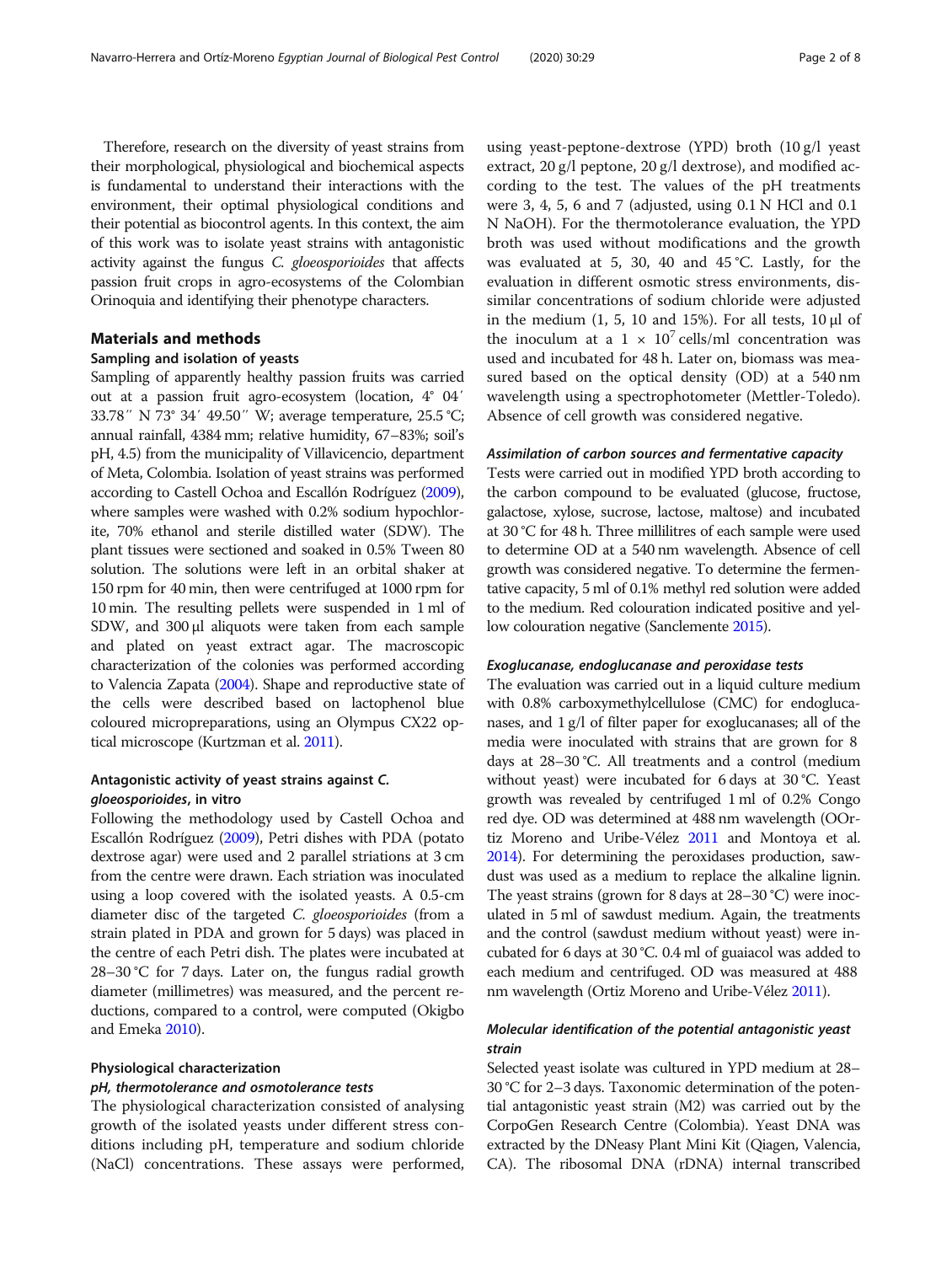spacer (ITS) regions 1 and 2 were amplified by polymerase chain reaction (PCR) with primers ITS4 and ITS5 (White et al. [1990\)](#page-7-0), the PCR conditions were as described by Yurkov et al. [\(2012](#page-7-0)) and PCR fragments were purified. Sanger dideoxy sequencing of the ITS region was performed with ABI 3730 xl sequencer (Applied Biosystems, Foster City, CA, USA). For yeast identification, the nucleotide sequence obtained in this study was compared with the sequences deposited in the NCBI ([www.ncbi.nih.gov](http://www.ncbi.nih.gov)), the UNITE [\(https://unite.ut.ee](https://unite.ut.ee)), and the Warcup Fungal ITS trainset 2 (from the Ribosomal Data Project) databases, using BLAST (Basic Local Alignment Search Tool). Sequences with at least 98% similarity were chosen.

### Experimental design and statistical analysis

For the antagonism evaluation and the physiological characterization tests, a complete randomized experimental design with 3 replicates per treatment was used. Each of the 3 isolated yeast constituted a treatment during the antagonism evaluation; and each condition of pH, temperature, NaCl concentration and carbon source was a treatment during the physiological characterization. A negative control in each case was considered. To estimate each yeast morphotype growth, the absorbance values of the replicates within each treatment were averaged to produce a mean value, and to this number, the blank value was subtracted. Data from the antagonism evaluation were analysed, using the Statistical Package for Social Sciences (SPSS Statistics® version 25), with a one-way ANOVA and a Tukey test (95%) for means separation (Gorgas et al. [2011\)](#page-6-0). Data from the physiological characterization were analysed, using the R 3.6.0 software with a two-way ANOVA, a Shapiro-Wilk normality test and homogeneity of variance was assessed by Levene's test (Shapiro and Wilk [1965;](#page-7-0) O'Neill and Mathews [2002](#page-7-0); R Core Team [2018\)](#page-7-0).

## Results and discussion

#### Sampling, isolation and characterization of yeast strains

Eight morphotypes of yeasts were obtained from the fruit and foliage samples of passion fruits. Five morphotypes were isolated from the phyllosphere of fruits (M1– M5) and 3 from the foliage (M6–M8). The isolated morphotypes exhibited similar characteristics at a macroscopic level. At the microscopic level, spherical, oblong and rectangular cellular forms were observed. The main form of asexual reproduction was budding, except for M5 that presented arthroconidia, which are produced by segmentation of pre-existing hyphae. Additionally, M5 exhibited a filamentous margin and a rough colony surface, meaning that this morphotype could belong to the genus Geotrichum.

## Antagonistic activity of yeast strains against C. gloeosporioides, in vitro

All of the 8 yeast strain treatments inhibited the mycelial growth of C. gloeosporioides by 27-54.8%. According to Okigbo and Emeka ([2010](#page-7-0)), M1, M2, M3, M4, M6 and M8 showed moderately effective antagonism with inhibition rates of 27–39%. On the other hand, M5 showed the most effective antagonism against C. gloeosporioides (54.8% reduction of the mycelial growth) (Fig. [1](#page-3-0)). This was reflected in the ANOVA ( $F = 10.599$ ;  $P < 0.05$ ; df = 8), that indicated M1 to M6 and M8 had significant differences with the control and M5 inhibition activity.

## Physiological characterization

To analyse the potential of yeasts as biocontrol agents against C. gloeosporioides, a physiological characterization was carried out, using different criteria such as tolerance to distinct pH, temperature and NaCl concentration; growth and fermentative capacity in several carbon sources; and finally, enzymatic activity towards lignocellulosic substrates. From the inhibition percentages values, morphotypes M2, M5 and M7 were selected to continue with the physiological characterization.

#### pH, thermotolerance and osmotolerance tests

It was found that M2, M5 and M7 differed in their optimum pH, which ranged between 3 and 5. Yet all of the 3 morphotypes were able to grow in all the evaluated pH values (Fig. [2](#page-3-0)). These results are in agreement with previous studies that showed the yeast development in a wide range of pH, between 2 and 13.5, with an optimum of 4–6 (Medina et al. [2009](#page-7-0); Zapata et al. [2010\)](#page-7-0). The two-way ANOVA indicated significant effects for pH ( $F = 3.47; P = 0.019; df =$ 4) and for morphotype ( $F = 203.98; P < 0.05; df = 2$ ) and a highly significant interaction effect of the two ( $F = 4.74$ ;  $P =$ 0.00077;  $df = 8$ ). M2 obtained its maximum growth at pH 3 with an absorbance of 0.891. This shows a preference for acidophilic environments, which represents an advantage as a biocontrol agent at harvest and post-harvest levels, since it can be used under conditions of passion fruit production and acidification processes originated by superficial tissue damage. The growth of this morphotype was inversely proportional to the increase in pH. Thus, increasing the pH value decreased the growth of yeast. On the other hand, the maximum growth for M5 was evidenced at pH 4 with an absorbance of 0.981. Finally, M7 showed its maximum growth with an absorbance of 0.133 at pH 5, however, a very low growth when compared with the other 2 morphotypes.

As shown in Fig. [3,](#page-4-0) growth of the 3 morphotypes was directly affected by temperature, obtaining an optimum growth at 30 °C. In previous studies, different antagonistic yeasts showed an optimal growth between 25 and 30 °C (Zapata et al.  $2010$ ). At 5 °C, M2 and M5 with absorbance values of 0.126 and 0.132, respectively, had a better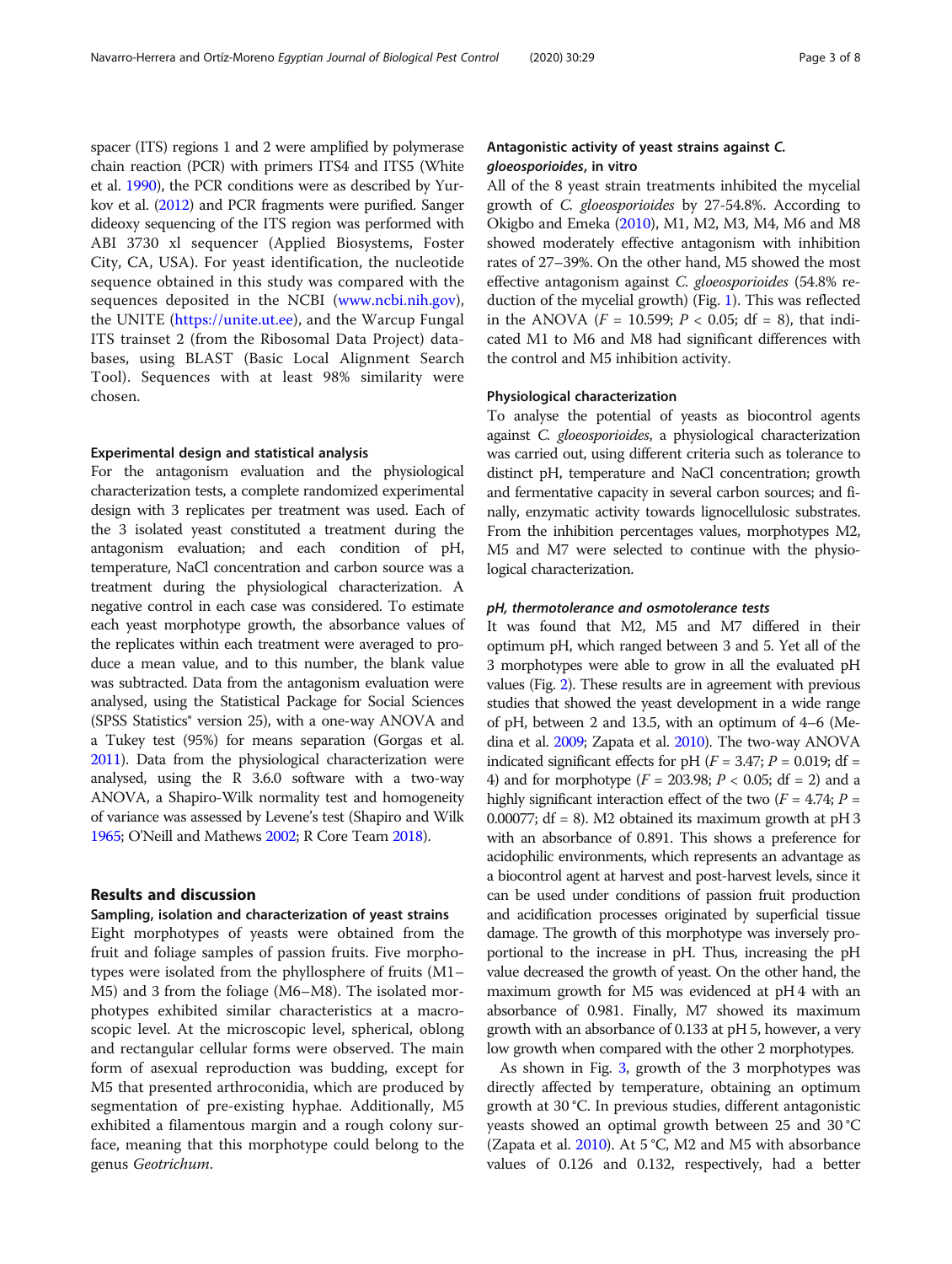<span id="page-3-0"></span>

development than M7 with an absorbance of 0.083. This suggests that the isolated morphotypes have adaptation mechanisms, at a biochemical level, that allow them to respond to environmental changes, since they are present in the phyllosphere and are constantly exposed to natural conditions (Medina et al. [2009](#page-7-0)). This feature is relevant to the biocontrol of quiescent diseases, such as anthracnose, that must be controlled under cold storage conditions (Lobell and Gourdji [2012\)](#page-7-0). Conversely, at 40 and 45 °C, the M2 growth stood out, obtaining absorbance values of 0.694 and 0.234, respectively. The two-way ANOVA indicated highly significant effects for temperature  $(F = 81.59)$ ;  $P < 0.05$ ; df = 3) and for morphotype ( $F = 51.37$ ;  $P < 0.05$ ;  $df = 2$ ) and a highly significant interaction effect of the two  $(F = 16.99; P < 0.05; df = 6)$ .

Moreover, the growth of the 3 morphotypes under different concentrations of NaCl showed that the best development was obtained at the concentrations 1 and 5%, where M2 achieved an absorbance of 1.013 and 0.301, respectively, followed by M5 and M7 in both concentrations (Fig. [4](#page-4-0)). The two-way ANOVA indicated highly significant effects for concentration ( $F = 225.22$ ;  $P < 0.05$ ; df = 4) and for morphotype ( $F = 60.05$ ;  $P < 0.05$ ; df = 2) and a significant interaction effect of the two  $(F = 7.84; P = 0.000012; df =$ 8), which indicated that osmotolerance is a key factor in yeast development (Pfannebecker et al. [2016](#page-7-0)). Under concentrations of 10 and 15%, the growth was limited. Previous studies have established that yeast use glycerol as the osmolyte to compensate for the increased external osmotic pressure; therefore, it is possible that the isolated morphotypes



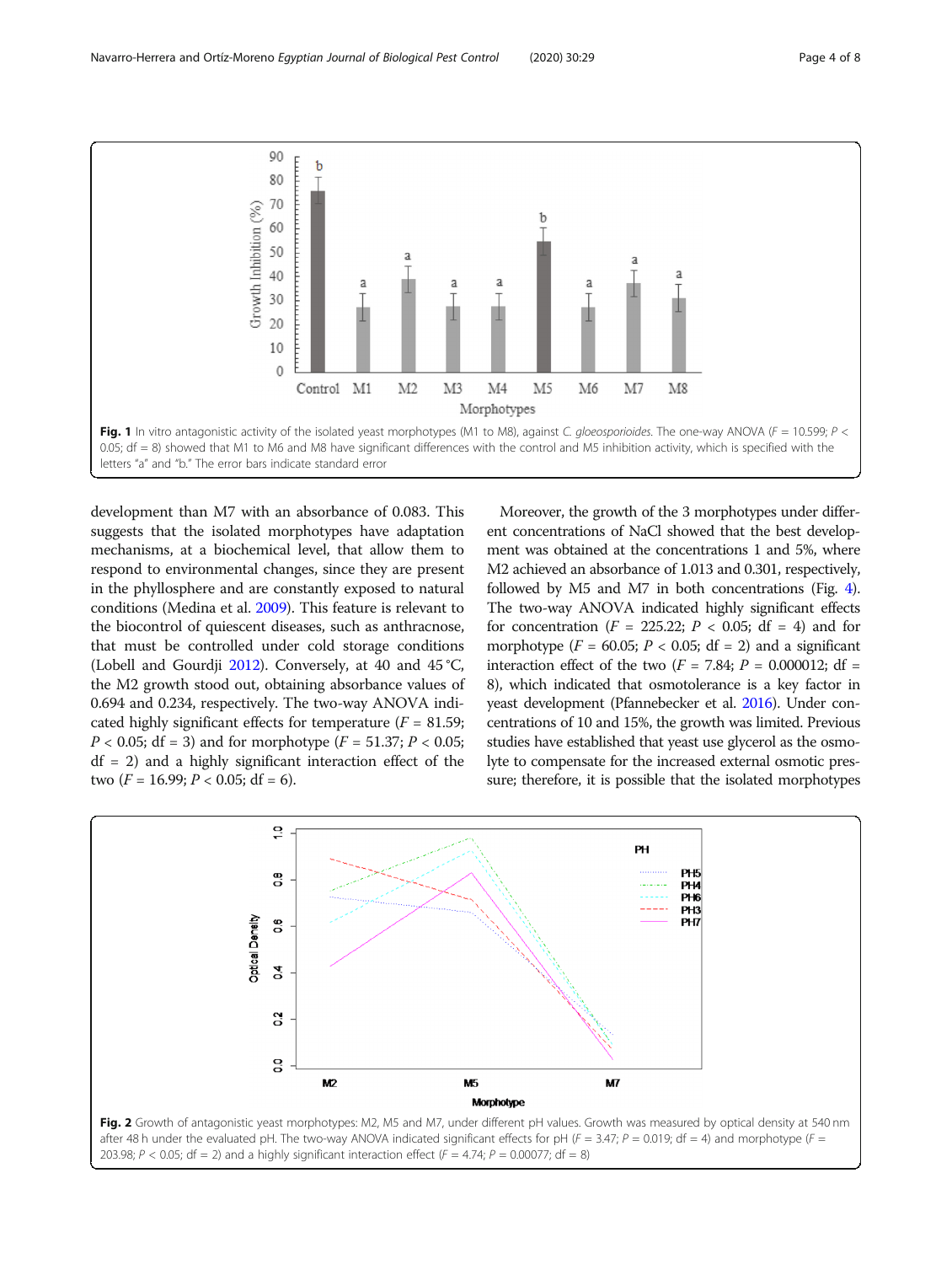had the ability to transport glycerol into cells (Bubnová et al. [2014\)](#page-6-0). This adaptation to high osmotic pressures is crucial in yeast because plants face changing environments in terms of water accessibility, hence, determining the development and viability of the antagonists (Medina et al. [2009\)](#page-7-0).

## Assimilation of carbon sources and fermentative capacity

As shown in Fig. [5](#page-5-0), the 3 morphotypes were able to grow in all carbon sources, with a marked preference for disaccharide-type carbohydrates, especially sucrose. This was evidenced in the two-way ANOVA that indicated highly significant effects for carbon source ( $F = 15.557$ ;  $P <$ 0.05; df = 6) and morphotype  $(F = 13.488; P < 0.05; df = 2)$ and a significant interaction effect ( $F = 2.032$ ;  $P = 0.0452$ ; df = 12). Out of the 3 morphotypes, M5 stood out for its

efficient assimilation of all evaluated carbon sources, obtaining the highest growth when sucrose was used. The best growth when disaccharides sucrose, maltose and lactose were used was observed by M7, with an absorbance of 1.224, 0.904 and 0.747, respectively. On the contrary, the assimilation of the monosaccharides varied, finding a better performance, when using fructose and glucose. However, when galactose and xylose were used, the obtained absorbances were lower than 0.1. Furthermore, M2 grew best in sucrose, maltose and lactose with an absorbance of 1.005, 0.532 and 0.209, respectively. M2 growth was retarded in monosaccharides and completely stopped when xylose was used. As shown in Table [1](#page-5-0), M2 had a positive fermentation process in glucose and sucrose. However, in xylose, fermentation could not be determined. M5 was positive for

<span id="page-4-0"></span>



 $<$  0.05; df = 4) and morphotype ( $F = 60.05$ ;  $P < 0.05$ ; df = 2) and a significant interaction effect ( $F = 7.84$ ;  $P = 0.000012$ ; df = 8)

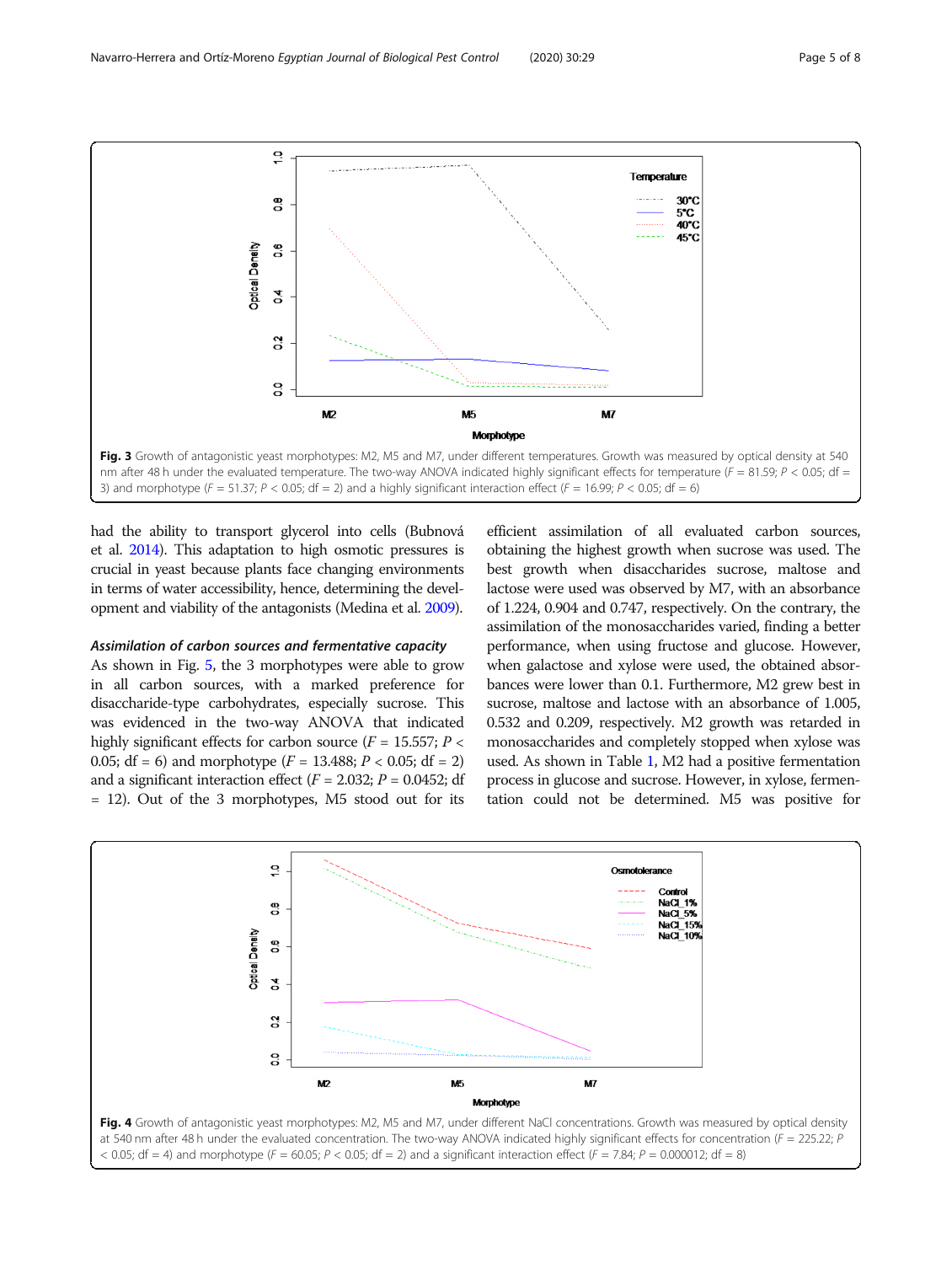fermentation in glucose, fructose and sucrose. Lastly, M7 presented fermentation for glucose, fructose, xylose, sucrose and maltose.

<span id="page-5-0"></span> $\frac{a}{b}$ 

 $\frac{1}{2}$ 

္မိ

ဦ

 $\mathbf{a}$ 

ី

 $\mathbf{S}$ 

Morphotype2

Optical Density

## Exoglucanase, endoglucanase and peroxidase tests

Results from the detection of enzymatic activity towards lignocellulosic substrates showed that the 3 morphotypes grew in the media for endo and exoglucanases, but not in the peroxidase medium (Table 2). There was no complete hydrolysis of the carboxymethyl cellulose indicator and the filter paper. Therefore, the enzymatic activity was considered a low-positive response. Moreover, this low enzymatic activity on lignocellulosic substrates indicated that the morphotypes cannot cause damage and are innocuous for plants. Based on the colourimetric methods, Congo red dye (Montoya et al. [2014;](#page-7-0) Ortiz Moreno and Uribe-Vélez [2011](#page-7-0)) and guaiacol (Ortiz Moreno and Uribe-Vélez [2011\)](#page-7-0), low enzymatic activity (Table 2) is indicated with (+). Absence of enzymatic activity is indicated with (−).

Table 1 Fermentation profile using different carbon sources of the yeast morphotypes: M2, M5 and M7, based on the methyl red method (Sanclemente [2015](#page-7-0)). Positive fermentation is indicated with (+). Absence of fermentation is indicated with (–)

| Carbon<br>source | Yeast morphotypes |                |       |
|------------------|-------------------|----------------|-------|
|                  | M <sub>2</sub>    | M <sub>5</sub> | M7    |
| Glucose          | $(+)$             | $(+)$          | $(+)$ |
| Fructose         | $(-)$             | $(+)$          | $(+)$ |
| Galactose        | $(-)$             | $(-)$          | $(-)$ |
| Xylose           | <b>ND</b>         | $(-)$          | $(+)$ |
| Sucrose          | $(+)$             | $(+)$          | $(+)$ |
| Lactose          | $(-)$             | $(-)$          | $(-)$ |
| Maltose          | $(-)$             | $(-)$          | $(+)$ |

ND no data, it was not possible to perform this test

In the present study, the antagonist activity of M2, M5 and M7 yeast morphotypes against C. gloeosporioides, and the efficient growth of M2 when subjected to different stress conditions, were both highlighted. Based on the molecular analysis, M2 was identified as the species Meyerozyma caribbica Kurtzman & M. Suzuki. This species has previously exhibited high post-harvest antagonistic capability against this pathogen. Bautista-Rosales et al. ([2013\)](#page-6-0) reported that M. caribbica inhibited 86.7% of the anthracnose caused by C. gloeosporioides in Mangifera indica L. This antagonistic capacity was provided by several mechanisms such as competition for space and nutrients, production of hydrolytic enzymes, parasitism, biofilm formation and effective use of sucrose and fructose (Bautista-Rosales et al. [2013\)](#page-6-0). This last trait is similar to what was obtained in this research. The species M. caribbica was also evaluated, as a biocontrol agent against Rhizopus sp. on peaches. Results showed that the decay incidence and lesion diameter were significantly reduced, and its modes of action were also based on the competition for space and nutrients and inducement of defence-related enzymes such as peroxidase, catalase and phenylalanine ammonia-lyase (Xu et al. [2013](#page-7-0)). Likewise, antagonistic activity of M. caribbica against Rhizopus sp. and Botrytis sp. that cause decay and grey mould decay in strawberries was documented before. The modes

Source

Morphotype7

**Sucrose** 

Malinse Lactose **Fructose** 

Glucose Galactose

**Xilose** 

Table 2 Profile of enzymatic activity of exoglucanases,

endoglucanases and peroxidases in the yeast morphotypes: M2, M5 and M7

| Enzymes        | Yeast morphotypes |       |       |  |
|----------------|-------------------|-------|-------|--|
|                | M <sub>2</sub>    | M5    | M7    |  |
| Exoglucanases  | $^{(+)}$          | $(+)$ | $(+)$ |  |
| Endoglucanases | $^{(+)}$          | $(+)$ | $(+)$ |  |
| Peroxidases    | $(-)$             | $-)$  | $(-)$ |  |

Fig. 5 Growth of antagonistic yeast morphotypes: M2, M5 and M7, using different carbon sources. Growth was measured by optical density at 540 nm after 48 h under the evaluated source. The two-way ANOVA indicated highly significant effects for carbon source ( $F = 15.557$ ;  $P < 0.05$ ; df

Morphotype

Morphotype5

 $= 6$ ) and morphotype (F = 13.488; P < 0.05; df = 2) and a significant interaction effect (F = 2.032; P = 0.0452; df = 12)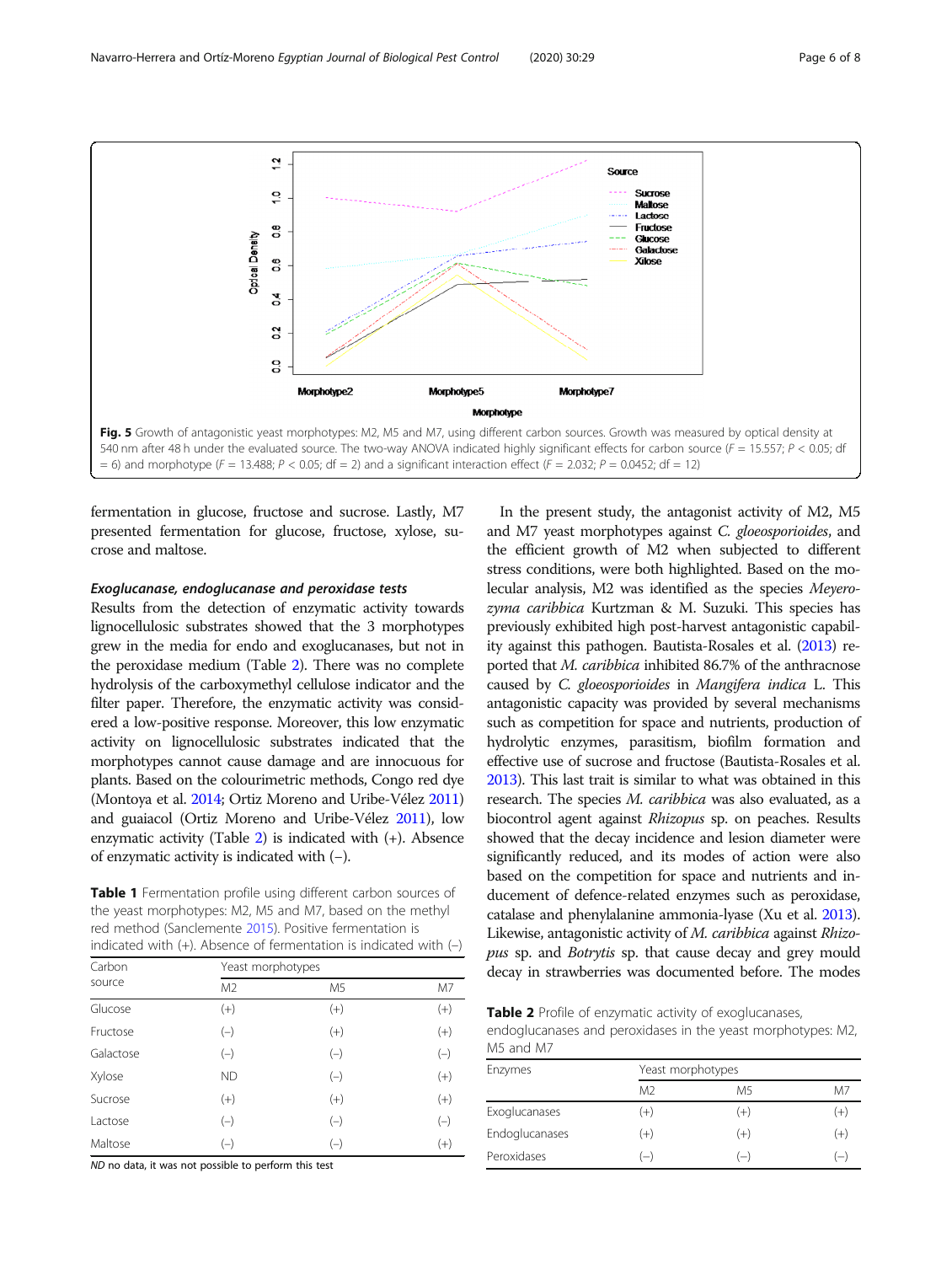<span id="page-6-0"></span>of action involved inducing defence-related enzymes and pathogenesis-related proteins such as β-1, 3-glucanase that improved disease resistance (Zhao et al. [2012\)](#page-7-0). Another species closely related to M. caribbica, Meyerozyma guilliermondii (Wickerham) Kurtzman & M. Suzuki [\(2010](#page-7-0)), has also shown its biocontrol efficacy against C. gloeosporioides, providing a significant reduction in mycelial growth and conidial germination (de Lima et al. 2013). Production of extracellular glucanase and chitinase enzymes was regarded as having a major role in the antagonistic action, since these enzymes act as depolymerases on the pathogen cell wall, causing lysis and death (Tseng et al. [2009](#page-7-0)). Also, emission of volatile compounds, such as acetic acid and hydrogen sulphide, and induction of several defence-related genes, have been reported as antagonistic mechanisms of this species (Cordero-Bueso et al. 2017; Yan et al. [2018b](#page-7-0)). Some other pathogens could be controlled, using Meyerozyma sp. as well, including Penicillium sp. that causes blue mould decay in pears and apples (Yan et al. [2018a\)](#page-7-0), Botrytis sp. and Aspergillus sp. that affect grapevines (Kasfi et al. [2018](#page-7-0)), and Fusarium sp. (Fierro-Cruz et al. 2017).

Although M5 had a better performance during the physiological tests in the present study, this yeast strain had a disadvantage as a biocontrol agent. According to its morphological description, it belongs to the genus Geotrichum, which is related to acid rot, a common disease in citrus crops (Hernández-Montiel et al. 2011). Therefore, its production and commercial field release are not viable.

Furthermore, yeasts must be harmless for both plants and human beings in order to be used as biocontrol agents because they could become opportunistic phytopathogens of the crop or generate allergic reactions and residual mycotoxins in food (Ortiz Moreno and Uribe-Vélez [2011\)](#page-7-0). M. caribbica has proved, in different toxicity and pathogenicity studies, a very low cytotoxicity and high biodegradability, which makes it a suitable product for sustainable agriculture (Ocampo-Suárez et al. [2017\)](#page-7-0).

## Conclusions

The species Meyerozyma caribbica seems to be a promising biocontrol agent for the prevention of anthracnose in passion fruit crops of the Colombian Orinoquia; showing its antagonistic activity against Colletotrichum gloeosporioides. Its effective growth under different abiotic stress factors (acid pH, high temperature, osmotic pressure), aerobic and anaerobic development in distinct simple carbohydrates, and its low enzymatic activity on lignocellulosic substrates indicated that it is possibly innocuous for plants. These conditions are relevant when selecting biocontrol agents since they must have the capacity to develop under the same conditions of the pathogen, colonize surfaces of healthy and unhealthy fruits and grow in different storage conditions.

#### Abbreviations

ANOVA: Analysis of variance; BLAST: Basic Local Alignment Search Tool; CMC: Carboxymethylcellulose; DNA: Deoxyribonucleotide acid; ITS: Internal transcribed spacer; OD: Optical density; PCR: Polymerase chain reaction; PDA: Potato dextrose agar; SDW: Sterile distilled water; YPD: Yeast-peptonedextrose

#### Acknowledgements

The authors would like to thank Prof. M.Sc. Harold Bastidas and Dalila Franco, from the Laboratory of Plant Microbiology and Phytopathology, for their logistical support; Prof. M.Sc. Angela Mogollón for her valuable support during the initial phase of this research project; Ph.D. Deicy Villalba for her help during the data analysis; and Karen Sandoval-Parra for her help in editing this paper.

#### Authors' contributions

The authors carried out all the experiments including the bioassays, analytical part, data analysis; wrote the manuscript; and reviewed and edited the manuscript. All authors read and approved the final manuscript.

#### Funding

There are no funding sources for this manuscript.

#### Availability of data and materials

All data are available in the manuscript, and the materials used in this work are of high transparency and grade.

### Ethics approval and consent to participate

Not applicable.

#### Consent for publication

Not applicable.

#### Competing interests

The authors declare that they have no competing interests.

#### Received: 5 November 2019 Accepted: 9 March 2020 Published online: 19 March 2020

#### References

- Alavanja MC, Ross MK, Bonner MR (2013) Increased cancer burden among pesticide applicators and others due to pesticide exposure. CA: Cancer J Clin 63(2):120–142
- Bautista-Rosales PU, Calderon-Santoyo M, Servín-Villegas R, Ochoa-Álvarez NA (2013) Action mechanisms of the yeast Meyerozyma caribbica for the control of the phytopathogen Colletotrichum gloeosporioides in mangoes. Biol Control 65:293–301
- Bubnová M, Zemančíková J, Sychrová H (2014) Osmotolerant yeast species differ in basic physiological parameters and in tolerance of non-osmotic stresses. Yeast 31(8):309–321
- Castell Ochoa M, Escallón Rodríguez M (2009). Evaluación in vitro del efecto biocontrolador de levaduras aisladas de filoplano de Physalis peruviana sobre el hongo fitopatógeno Alternaria. Disertation, Universidad Militar Nueva Granada. Bogotá, Colombia. <http://hdl.handle.net/10654/408>. Accessed: 20 Jan 2020
- Cordero-Bueso G, Mangieri N, Maghradze D, Foschino R, Valdetara F, Cantoral JM, Vigentini I (2017) Wild grape-associated yeasts as promising biocontrol agents against Vitis vinifera fungal pathogens. L Front Microbiol 8:2025
- de Lima JR, Gonçalves LR, Brandão LR, Rosa CR, Viana FM (2013) Isolation, identification and activity in vitro of killer yeasts against Colletotrichum gloeosporioides isolated from tropical fruits. J Basic Microbiol 53(7):590–599
- Fierro-Cruz JE, Jiménez P, Coy-Barrera E (2017) Fungal endophytes isolated from Protium heptaphyllum and Trattinnickia rhoifolia as antagonists of Fusarium oxysporum. Rev Argent Microbiol 49(3):255–263
- Galeano CH, Céron-Souza I, Arango LV (2018) Agronomic evaluation of a Colombian passion fruit (Passiflora edulis Sims) germplasm collection. Agronomy Research 16(4):1649–1659. <https://doi.org/10.15159/AR.18.190>
- Gorgas J, Cardiel N, Zamorano J (2011). Estadística básica para estudiantes de Ciencias. Universidad Complutense, Madrid, Spain. [https://dialnet.unirioja.es/](https://dialnet.unirioja.es/servlet/libro?codigo=400466) [servlet/libro?codigo=400466](https://dialnet.unirioja.es/servlet/libro?codigo=400466). Accessed: 20 Jan 2020
- Hernández-Montiel LG, Holguín-Peña J, López-Aburto MG, Troyo-Diéguez E (2011). Postharvest control of Geotrichum citri-aurantii on Mexican lemon (Citrus